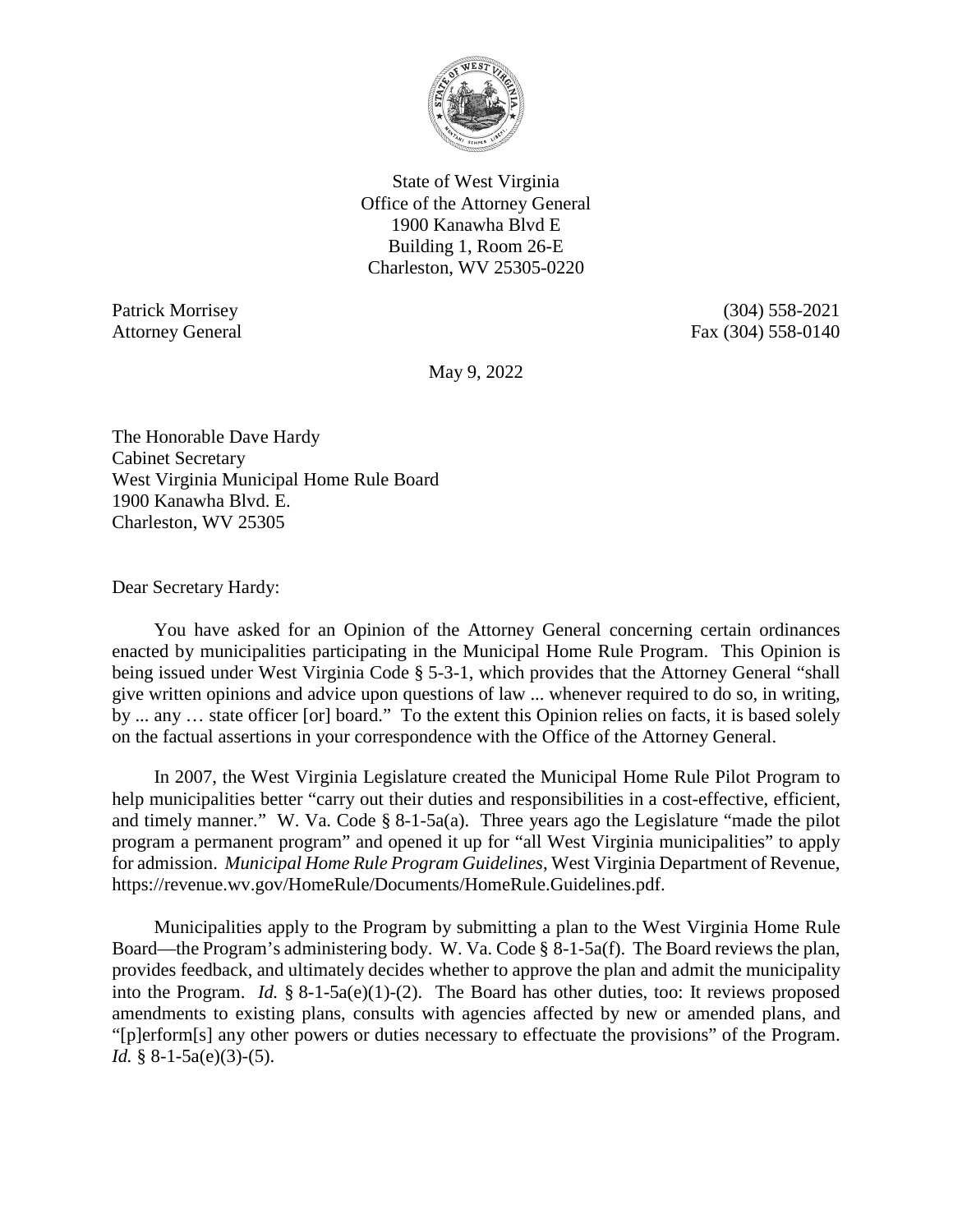A participating municipality "may not pass an ordinance, act, resolution, rule, or regulation, under the provisions of [the statute], that is contrary to" that municipality's written plan, the Program's authorizing statute, or certain other state and federal laws, regulations, and standards. W. Va. Code § 8-1-5a(i). Among those laws are "Chapters 60A [the Uniform Controlled Substance Act], 61 [Crimes and Their Punishment], 62 [Criminal Procedure] … or any other provisions of [the West Virginia Code] governing state crimes and punishment." *Id.* § 8-1-  $5a(i)(11)$ .

Your letter asks whether municipal ordinances imposing court fees violate this Section 8-1- 5a(i)(11) prohibition. As examples, you cite five recent ordinances imposing a "Technology and Court Maintenance" fee or a "Municipal Court Administration" fee for which various municipalities requested and (for four of the five) received Board authorization:

| <b>Date Authorized</b> | <b>Municipality</b> | <b>Fee Type</b>                                     | <b>Fee Amount</b>     | <b>Date Implemented</b> |
|------------------------|---------------------|-----------------------------------------------------|-----------------------|-------------------------|
| 08/2014                | Morgantown          | Technology and<br><b>Court Maintenance</b>          | $$3 - $5$             | 04/2015                 |
| 04/2016                | Shepherdstown       | Technology and<br><b>Court Maintenance</b>          | $$3 - $5$             | 11/2016                 |
| 07/2017                | Elkins              | Technology and<br><b>Court Maintenance</b>          | \$1                   | 09/2017                 |
| 01/2020                | <b>Nutter Fort</b>  | Technology and<br><b>Court Maintenance</b>          | $$30 - $65$           | N/A                     |
| N/A                    | Elkins              | Technology and<br><b>Court Maintenance</b>          | \$10<br>(up from \$1) | N/A                     |
|                        |                     | <b>Municipal Court</b><br><b>Administrative Fee</b> | \$65                  | N/A                     |

Your letter raises the following legal questions:

*Do court-fee ordinances run "contrary to" statutory provisions "governing state crimes and punishment" under West Virginia Code § 8-1-5a(i)(11)? And if so, does the Board have a statutory duty to notify a municipality that the Board now considers an ordinance it previously approved to be in violation of Section 8-1-5a(i)(11)?* 

We conclude that while certain court-fee ordinances might violate Section 8-5-1a(i)(11), none of the example ordinances you describe appear to fall into that category. That said, if the Board were to determine that a court-fee ordinance it previously authorized violates Section 8-5- 1a(i)(11), the Board might have a responsibility to notify the enacting municipality as part of its "other powers or duties necessary to effectuate the provisions of this section." *Id.* § 8-5-1a(e)(5).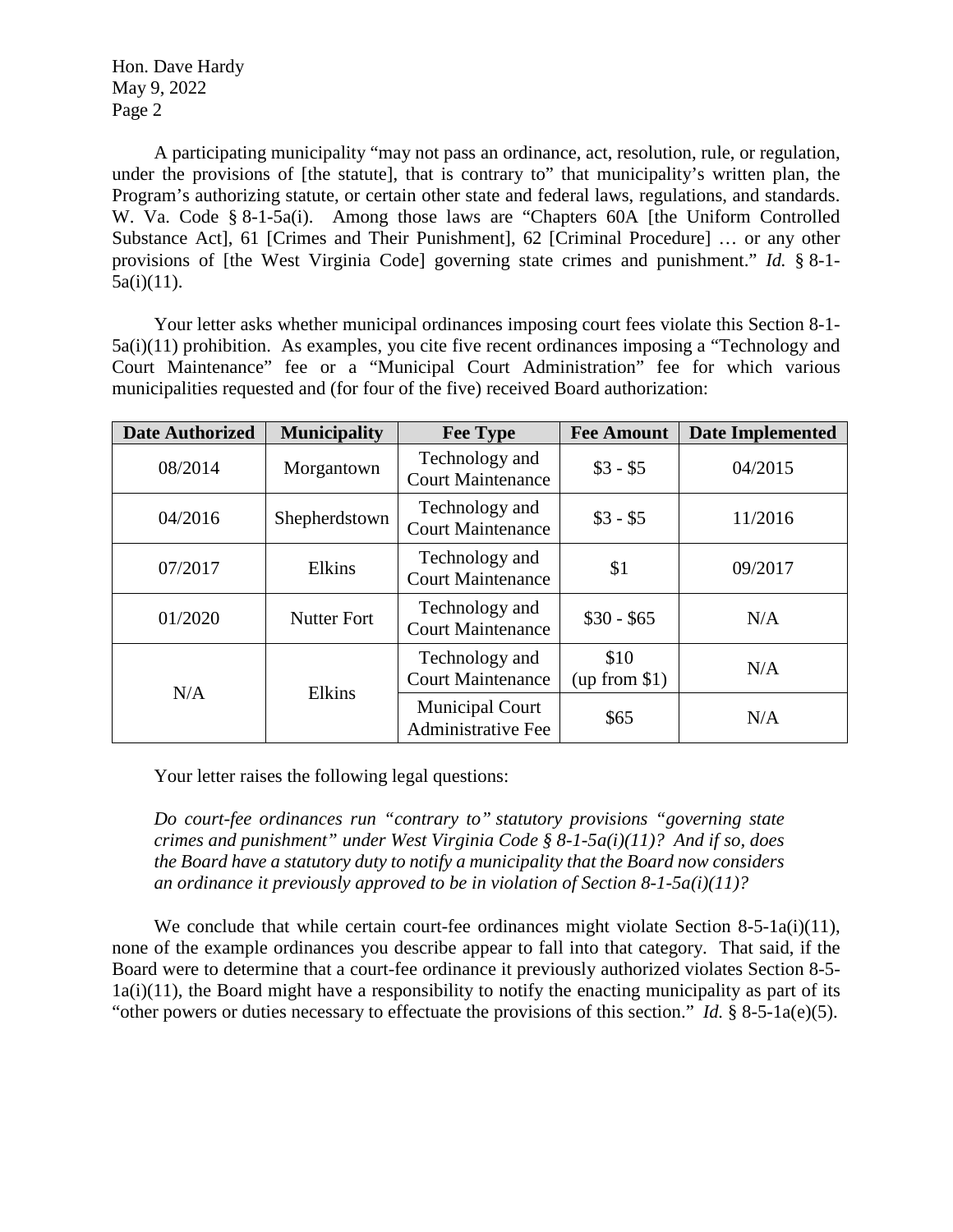## *Discussion*

The example ordinances you describe impose anywhere from \$1 to \$65 in fees that cover "technology," "court maintenance," or "administrative" costs incurred by participating municipalities. There is nothing in your description of these ordinances that suggests they run "contrary" to any "provisions of [the West Virginia Code] governing state crimes and punishment." W. Va. Code § 8-1-5a(i)(11).

"Contrary" means "in conflict with." *MERRIAM-WEBSTER*, https://www.merriamwebster.com/dictionary/contrary (last visited May 6, 2022). This is "[t]he simplest … definition" of the term. *Williams v. Taylor*, 529 U.S. 362, 388 (2000) (quoting Webster's Ninth New Collegiate Dictionary 285 (1983)). The phrase "contrary to" is also "commonly understood to mean 'diametrically different,' 'opposite in character or nature,' or 'mutually opposed.'" *Id.* at 405 (quoting Webster's Third New International Dictionary 495 (1976)). This "plain meaning" of the language in Section 8-1-5a(i)(11) controls; it "is to be accepted and applied without resort to interpretation." *State v. Ward*, 245 W. Va. 157, 858 S.E.2d 207, 211 (2021) (quoting syl. pt. 2, *Crockett v. Andrews*, 153 W. Va. 714, 172 S.E.2d 384 (1970)).

What's more, the string of amendments to (what is now) Section 8-1-5a( $i$ )(11) underscores that the Legislature's choice to use "contrary to" was intentional. When "a subsequent statute dealing with the same subject [] uses different language concerning that subject," courts "presume[]" the Legislature intended to make that "change in the law." *State v. General Daniel Morgan Post No. 548, Veterans of Foreign Wars*, 144 W. Va. 137, 144, 107 S.E.2d 353, 358 (1959). The statute's history shows that is what happened here:

- In 2007, the Legislature wrote an affirmative grant of authority to pass ordinances "not contrary to" certain provisions of the Code. W. Va. Code  $\S$  8-1-5a(c), (j)(1), S.B. 747, 78th Leg., Reg. Sess. (W. Va. 2007), effective July 1, 2007.
- In 2013, however, the Legislature exchanged this language for a broader ban on certain municipal acts "pertaining to" those and other provisions. W. Va. Code  $\S 8$ -1-5a(k)(3), S.B. 435, 81st Leg., Reg. Sess. (W. Va. 2013), effective July 1, 2013 (municipalities … do not have the authority to pass an ordinance, act, resolution, rule or regulation … *pertaining to* … [c]hapters [60A, 61, and 62] of [the West Virginia Code] or state crimes and punishment" (emphasis added)).
- Then, in 2015, the Legislature reverted to granting municipalities "authority to" pass acts "*not contrary to* … [c]hapters [60A, 61, and 62] of [the West Virginia Code] or state crimes and punishment." W. Va. Code § 8-1-5a(i)(11), S.B. 323, 82nd Leg., Reg. Sess. (W. Va. 2015), effective June 12, 2015 (emphasis added).
- Finally, the current version of the statute uses the same "contrary to" phrasing: "The municipalities … may not pass an ordinance, act, resolution, rule, or regulation … that is *contrary to* … Chapters 60A, 61, and 62 of this code or any other provisions of this code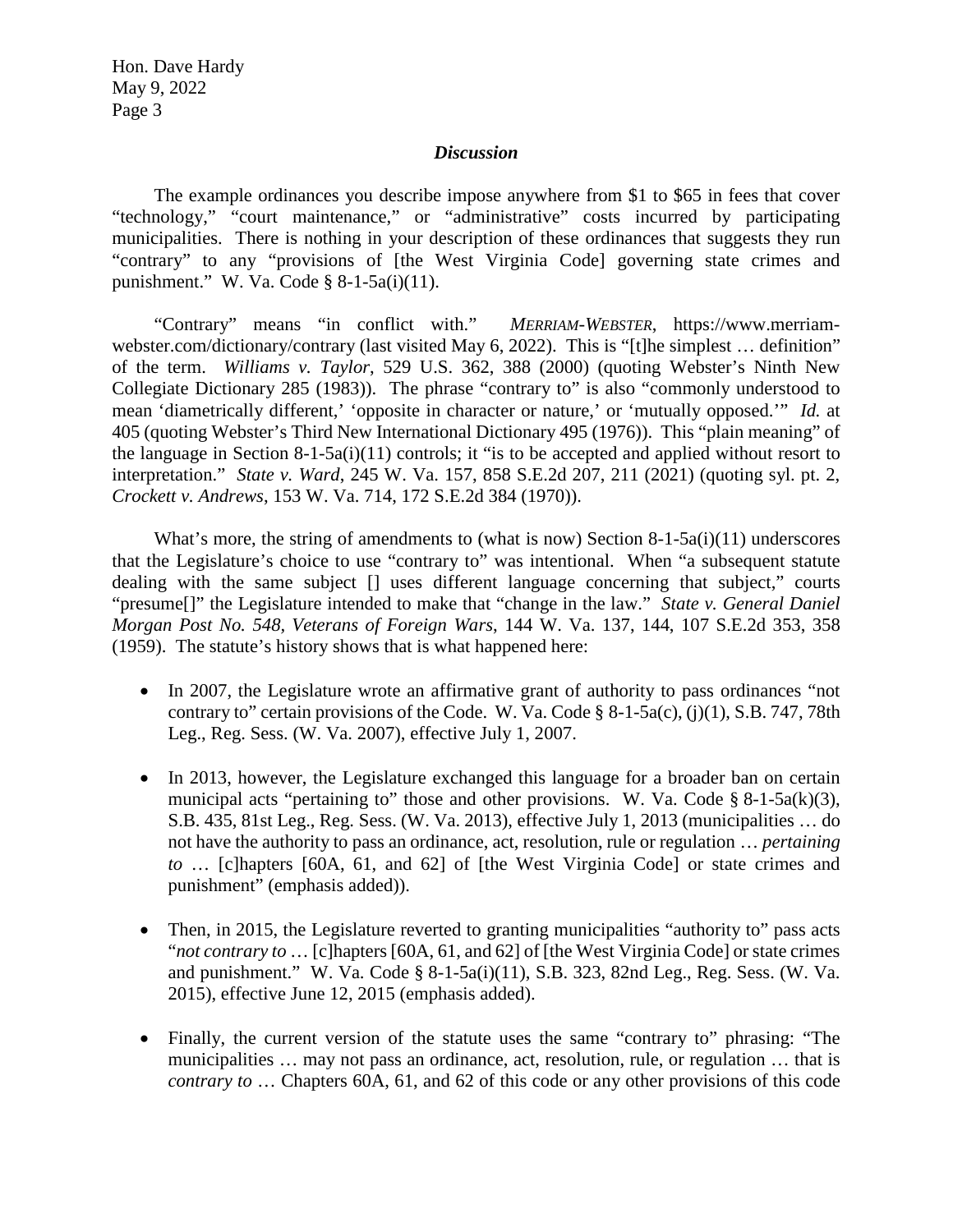> governing state crimes and punishment." W. Va. Code § 8-1-5a(i)(11), S.B. 4, 84th Leg., Reg. Sess. (W. Va. 2019), effective June 7, 2019 (emphasis added).

While "contrary" means "in conflict with," "pertain" has a broader meaning: "To relate directly to; to concern or have to do with." *Pertain*, Black's Law Dictionary (11th ed. 2019); *see also pertain*, *MERRIAM-WEBSTER*, https://www.merriam-webster.com/dictionary/pertain (last visited May 6, 2022) ("to have reference"). The Legislature's decision to amend the statute to read "pertaining to" in 2013, followed by its return to "contrary to" in 2015 and 2019, confirms that this "change in the law"—specifically, restoring a narrower limit on municipal authority—"was intended." *General Daniel Morgan*, 144 W. Va. at 144.

It is against this backdrop that we consider your example ordinances. Based on the information you provided, the ordinances do not appear to be inconsistent with state criminal law and, indeed, are fully *consistent* with the Program's broader purposes.

*First*, the ordinances you describe do not undermine or contradict laws "governing state" crimes and punishment." W. Va. Code § 8-1-5a(i)(11). On their face, the cited "technology," "court maintenance," and "administrative" fees are about reimbursing or otherwise covering the costs of operating the judicial system, not about specific punishments for any crimes. On this logic, it is not clear whether they would "pertain[] to" the operative statutes were the 2013 version of the Code still in force. In any event, it is even more the case that a reviewing court would almost certainly find that they do not run "contrary to" those provisions. Though these fees may apply generally in criminal contexts, they lack a clear connection to the specific "crimes and punishment" those provisions govern. And because these general fees are tied to court operation costs, they do not appear to impose criminal penalties—much less ones that purport to supplant, supplement, or frustrate the aims of any punitive fines those provisions set forth. *See*, *e.g.*, Jeff Yungman, *The Criminalization of Poverty*, American Bar Association 34, 39 (Jan./Feb. 2019) ("While fines are primarily punitive, fees and court costs are designed to reimburse the government."). With no barrier to imposing the municipal fees *and* any state-law criminal fine, it is difficult to see how the ordinances are "in conflict with," "diametrically different," the "opposite in character or nature," or "mutually opposed" to the relevant criminal laws. *Williams*, 529 U.S. at 388, 405. Declining to interpret the example ordinances as "contrary to" certain "provisions … governing state crimes and punishment" therefore honors the statute's plain language and the Legislature's decision in 2015 to broaden municipalities' scope of authority under the Program.

*Second*, the example ordinances appear to honor the Legislature's express intent that the Program will allow municipalities to better address "challenges [associated with] delivering services" and "carry[ing] out their duties and responsibilities in a cost-effective, efficient, and timely manner." W. Va. Code § 8-1-5a(4)-(5). Municipalities by their very nature seek to improve public services as "demanded by their constituents." *Id.* § 8-1-5a(4). Municipal courts do this by improving the quality and efficiency of their court and case-docket operations, among other things. To that end, "technology," "court maintenance," and "administrative" costs are part of doing business. From the information you provided there is no reason to doubt that the example fees are, in fact, being used to cover those costs. Instead of standing in opposition to state criminal laws, they thus appear to advance the Program's goals.